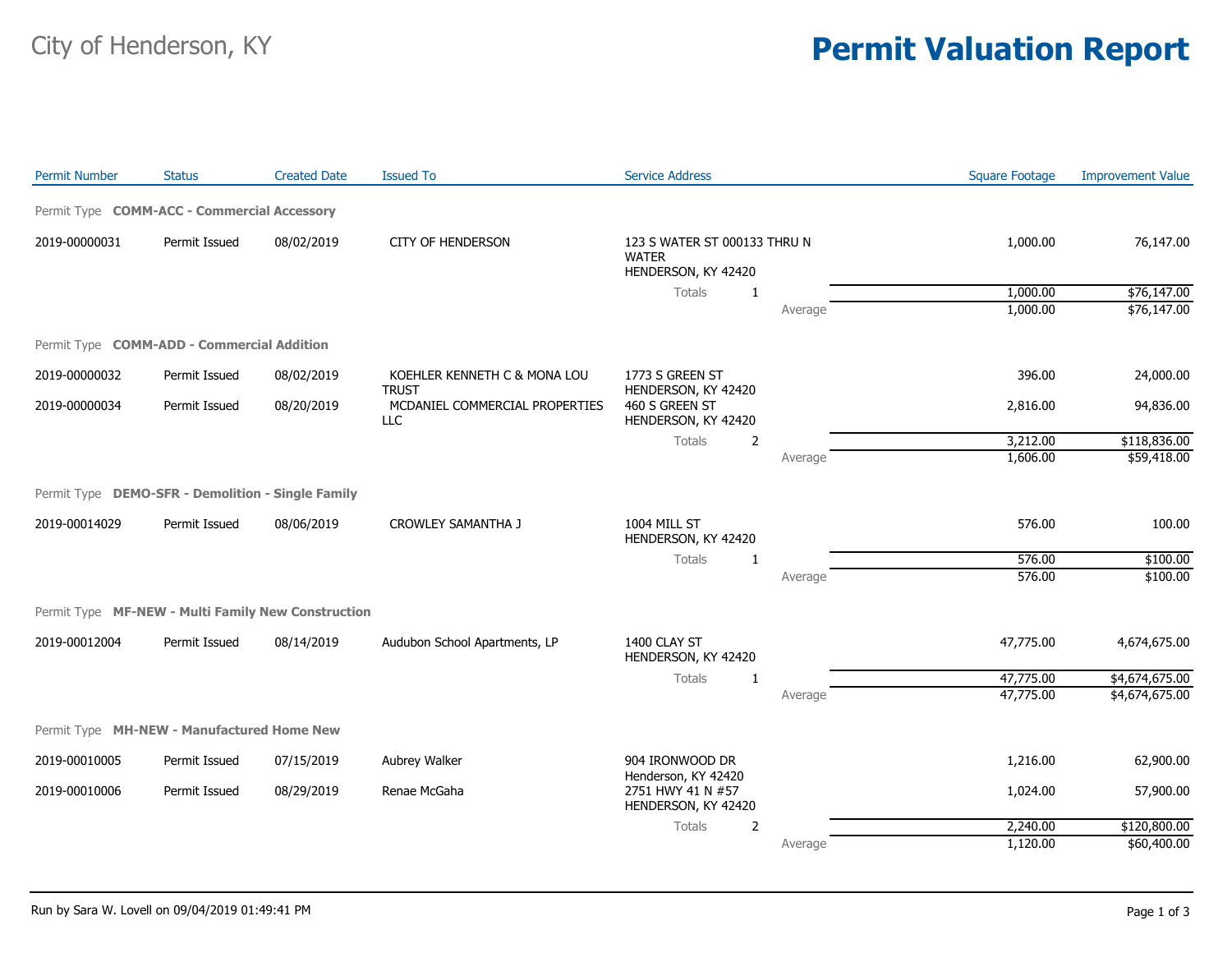## City of Henderson, KY **Permit Valuation Report**

| <b>Permit Number</b>                                 | <b>Status</b> | <b>Created Date</b> | <b>Issued To</b>                      | <b>Service Address</b>                                                                                                                                      |         | <b>Square Footage</b> | <b>Improvement Value</b> |
|------------------------------------------------------|---------------|---------------------|---------------------------------------|-------------------------------------------------------------------------------------------------------------------------------------------------------------|---------|-----------------------|--------------------------|
| Permit Type SFR-ACC - Single Family Accessory        |               |                     |                                       |                                                                                                                                                             |         |                       |                          |
| 2019-00005052                                        | Permit Issued | 08/13/2019          | <b>GRANT L &amp; ANEDA ANN NOGGLE</b> | 3159 BRAXTON PARK DR                                                                                                                                        |         | 168.00                | 4,000.00                 |
| 2019-00005054                                        | Permit Issued | 08/23/2019          | MCATEE CHARLES STEVEN                 | HENDERSON, KY 42420<br>2202 WENTWORTH AVE<br>HENDERSON, KY 42420                                                                                            |         | 312.00                | 1,797.00                 |
| 2019-00005055                                        | Permit Issued | 08/28/2019          | TOMS BRIAN O & LINDSEY M              | 239 E FOX HOLLOW RUN<br>HENDERSON, KY 42420                                                                                                                 |         | 680.00                | 1,700.00                 |
|                                                      |               |                     |                                       | Totals<br>3                                                                                                                                                 |         | 1,160.00              | \$7,497.00               |
|                                                      |               |                     |                                       |                                                                                                                                                             | Average | 386.67                | \$2,499.00               |
| Permit Type <b>SFR-ADD - Single Family Addition</b>  |               |                     |                                       |                                                                                                                                                             |         |                       |                          |
| 2019-00005051                                        | Permit Issued | 08/06/2019          | CHRIS FULCHER                         | 1129 WASHINGTON ST<br>HENDERSON, KY 42420                                                                                                                   |         | 240.00                | 10,000.00                |
|                                                      |               |                     |                                       | Totals<br>1                                                                                                                                                 |         | 240.00                | \$10,000.00              |
|                                                      |               |                     |                                       |                                                                                                                                                             | Average | 240.00                | \$10,000.00              |
| Permit Type SFR-NEW - Single Family New Construction |               |                     |                                       |                                                                                                                                                             |         |                       |                          |
| 2019-00005048                                        | Permit Issued | 07/24/2019          | <b>HCM LLC</b>                        | 1474 ARROW WAY<br>HENDERSON, KY 42420                                                                                                                       |         | 1,722.00              | 126,200.00               |
|                                                      |               |                     |                                       | Totals<br>1                                                                                                                                                 |         | 1,722.00              | \$126,200.00             |
|                                                      |               |                     |                                       |                                                                                                                                                             | Average | 1,722.00              | \$126,200.00             |
| Permit Type SFR-REMODEL - Single Family Remodel      |               |                     |                                       |                                                                                                                                                             |         |                       |                          |
| 2019-00005053                                        | Permit Issued | 08/20/2019          | WILLIAMS KEVIN A & JESSICA L          | 1221 GLENSHIEL DR<br>HENDERSON, KY 42420                                                                                                                    |         | .00                   | 1,000.00                 |
|                                                      |               |                     |                                       | Totals<br>1                                                                                                                                                 |         | 0.00                  | \$1,000.00               |
|                                                      |               |                     |                                       |                                                                                                                                                             | Average | 0.00                  | \$1,000.00               |
| Permit Type SIGN - Sign                              |               |                     |                                       |                                                                                                                                                             |         |                       |                          |
| 2019-00013032                                        | Permit Issued | 08/01/2019          | DEVRAJ PROPERTIES LLC                 | 2950 HWY 60 E<br>HENDERSON, KY 42420<br>2530 HWY 41 N<br>HENDERSON, KY 42420<br>2810 HWY 41 N<br>HENDERSON, KY 42420<br>223 FIRST ST<br>HENDERSON, KY 42420 |         | 107.75                | 11,000.00                |
| 2019-00013033                                        | Permit Issued | 08/06/2019          | STUMBO HENDERSON LLC                  |                                                                                                                                                             |         | 94.00                 | 3,500.00                 |
| 2019-00013034                                        | Permit Issued | 08/06/2019          | RIDGE INVESTMENT GROUP LLC            |                                                                                                                                                             |         | 30.00                 | 350.00                   |
| 2019-00013035                                        | Permit Issued | 08/09/2019          | <b>OUSLEY ROBERT BRIAN</b>            |                                                                                                                                                             |         | 36.00                 | 1,000.00                 |